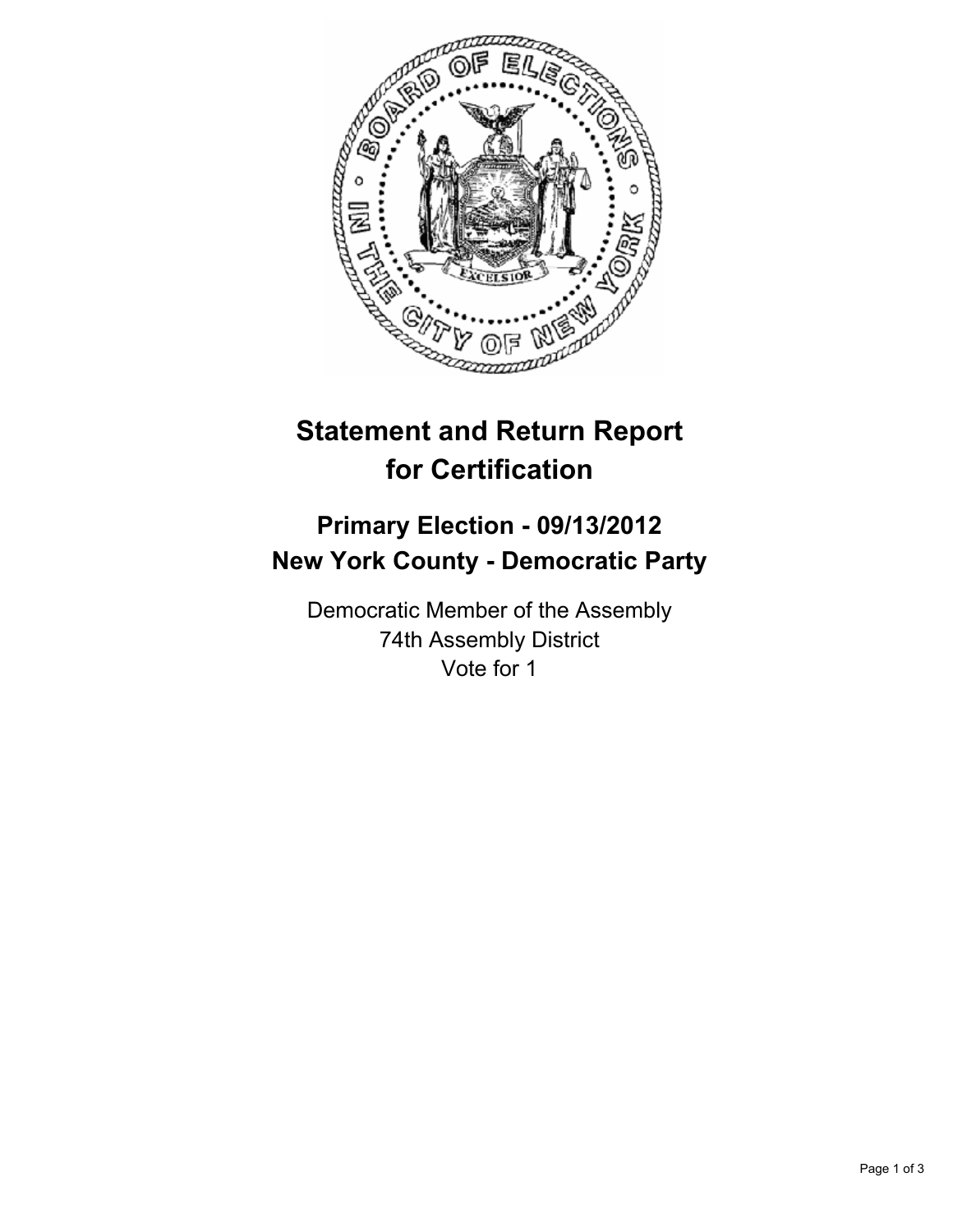

## **Assembly District 74**

| <b>PUBLIC COUNTER</b>                                    | 4,547          |
|----------------------------------------------------------|----------------|
| <b>EMERGENCY</b>                                         | 0              |
| <b>ABSENTEE/MILITARY</b>                                 | 188            |
| <b>FEDERAL</b>                                           | 0              |
| <b>SPECIAL PRESIDENTIAL</b>                              | $\Omega$       |
| <b>AFFIDAVIT</b>                                         | 61             |
| <b>Total Ballots</b>                                     | 4,796          |
| Less - Inapplicable Federal/Special Presidential Ballots | $\Omega$       |
| <b>Total Applicable Ballots</b>                          | 4,796          |
| <b>JUAN PAGAN</b>                                        | 1,223          |
| <b>BRIAN P. KAVANAGH</b>                                 | 3,286          |
| BEV LEFKOWITZ (WRITE-IN)                                 | 1              |
| <b>BRAD HOYLMAN (WRITE-IN)</b>                           | 1              |
| CLAUDE WINFIELD (WRITE-IN)                               | 1              |
| JAMES MOSLEY (WRITE-IN)                                  | 1              |
| LINDA MANNING (WRITE-IN)                                 | 1              |
| MARGARITA LOPEZ (WRITE-IN)                               | $\overline{2}$ |
| MICHAEL SOLOMES (WRITE-IN)                               | 1              |
| NYDIA VELASQUEZ (WRITE-IN)                               | 1              |
| PAUL HAMMER (WRITE-IN)                                   | 1              |
| SHEHAN K NEVILLE (WRITE-IN)                              | 1              |
| UNATTRIBUTABLE WRITE-IN (WRITE-IN)                       | 10             |
| <b>Total Votes</b>                                       | 4,530          |
| Unrecorded                                               | 266            |